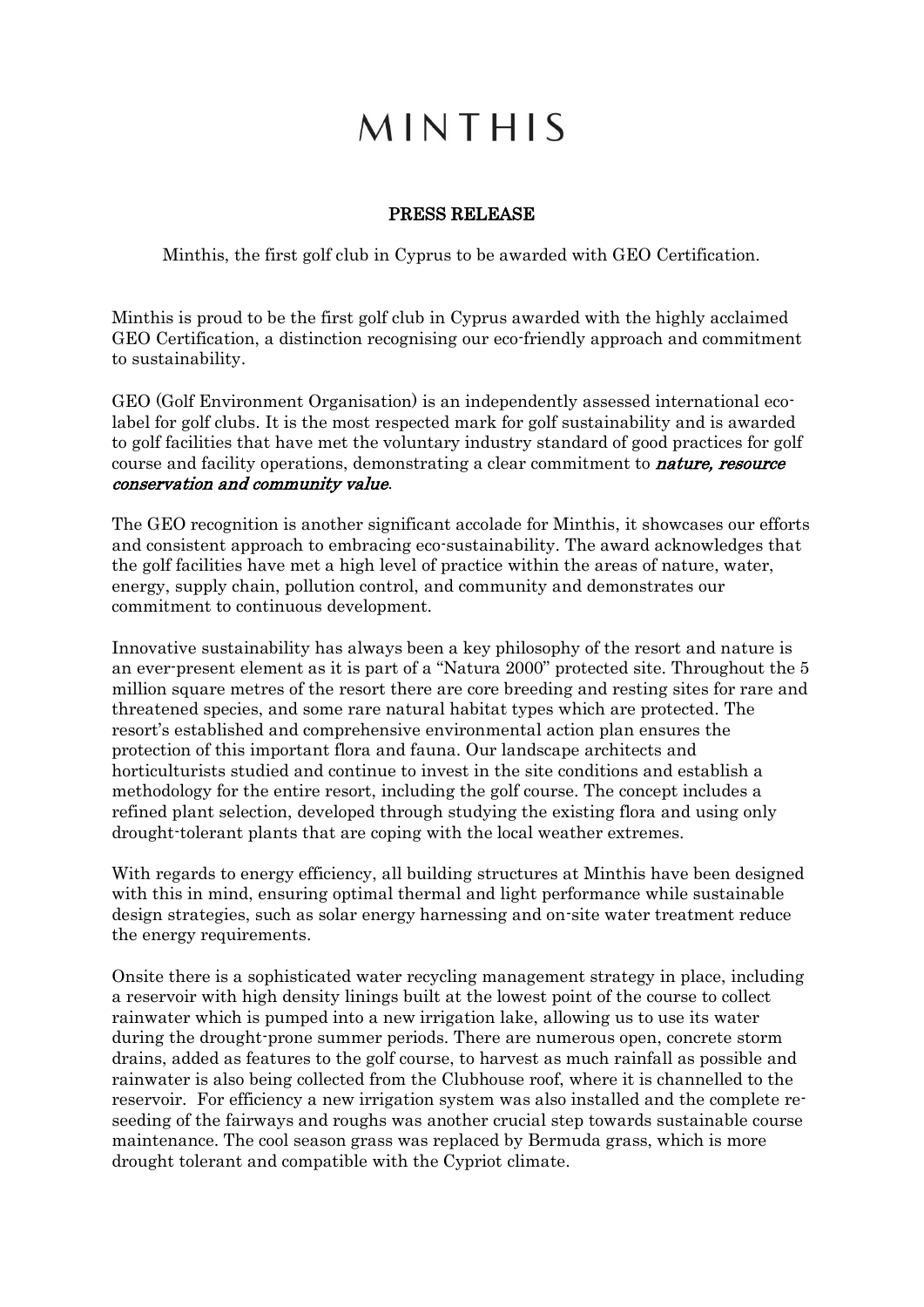Another major milestone in our sustainability commitment is the investment of over 2 million Euros to connect Minthis to the grey water supply of Paphos to irrigate the entire resort and golf course. By 2020 we will also complete an on-site sewage treatment to recycle and reuse our own grey water. The sewage treatment plant considerably adds to the resort's mindful philosophy of preserving the environment and retaining the distinctive authentic character of the resort.

To conclude the three core elements of the certification; our commitment to the community and local environment is a continuous and positive ongoing process. We are proud of our highly skilled team and grateful to the golf members and partners which have been supportive of our efforts to date. We regularly involve and inform the local community and actively encourage them to participate or become involved in the resort. We also have a Corporate Social Responsibility programme and actively give back to the community such as our sponsorship of the local Episkopi Environmental Centre, which contributes to the sustainable development of the area and highlights and protects the ecological and cultural characteristics of the surrounding area.

Tom Mackenzie, the Minthis golf course architect commented "It is wonderful news that Minthis Golf Club has achieved GEO certification, especially as it is the first in Cyprus to do so. It is a significant accolade for the team recognising their commitment to sustainability, looking after the environment, reducing energy use, reducing chemical inputs and working with the local people and community. It is a great landmark for the Club and I am proud to be involved with a Club who has achieved this".

Ourania Lasda, an independent accredited assessor recommended Minthis Golf Club to be awarded the prestigious GEO Certified® ecolabel commenting "A strong effort has been made in terms of environmental sustainability and protection. A plan has been established to reduce environmental impacts and to enhance natural environment. The historic heritage along with the monastery and the church which are an integral part of the golf course, is a flawless example how a golf course fits into the natural terrain and blends into the local setting".

## -ENDS-

For more information on Minthis, visit [MINTHISRESORT.COM](http://minthisresort.com/)  Or contact: T. +357 26 842 200 E. [m.dunst@minthisresort.com](mailto:m.dunst@minthisresort.com)

Perched on a tranquil hilltop, Minthis redefines holistic living. Resting in 5 million square metres of breathtakingly beautiful Cypriot landscape, this authentic residential retreat offers true escapism and cultural discovery.

Inspired by local Cypriot dwellings, the pioneering architecture is a unique balance of modernity, tradition and the natural world. High-quality design that creates a strong sense of community and long-term value has been an integral part of the shared vision between renowned developer, Pafilia and

world-class architects, Woods Bagot.

Nature is an ever-present element at Minthis. The 18-hole championship golf course